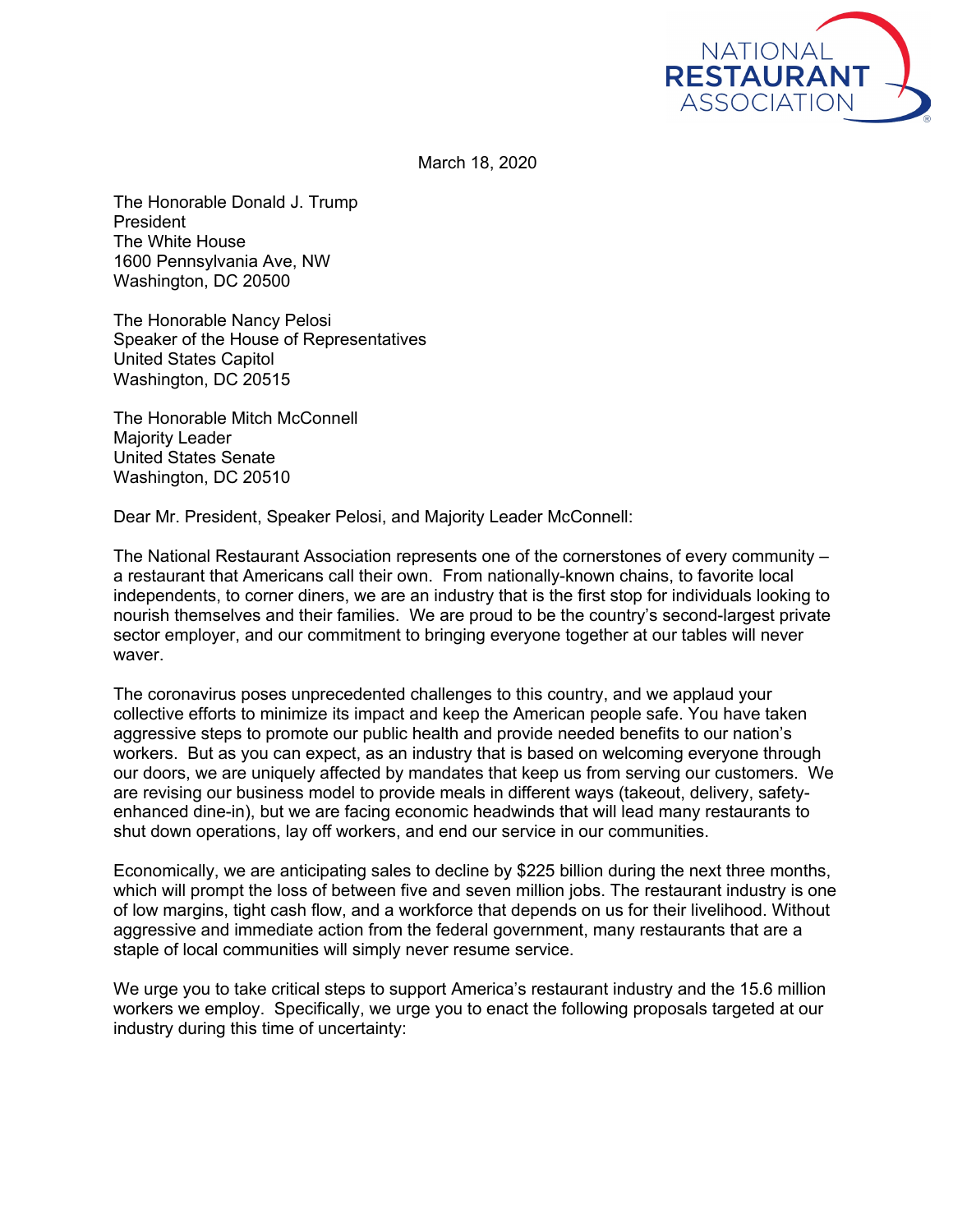## **Direct/Targeted Financial Relief**

- **Authorize the Department of Treasury to create a \$145 billion Restaurant and Foodservice Industry Recovery Fund.** The restaurant and foodservice industry needs immediate liquidity to compensate for reduced revenue attributed to coronavirus-related declines in order to pay employees, maintain service operations, meet transactional and financial obligations. In order to maintain solvency, direct Treasury to create the program within 15 days of enactment and provide grants with minimal procedural delay. According to internal analysis by our economists, a three-month shutdown of the restaurant industry would result in:
	- $\circ$  an immediate sales decrease of \$225 billion (25% of the estimated \$899 billion 2020 annual sales);
	- $\circ$  an immediate economic impact of \$675 billion (since every dollar spent in restaurants generates an additional \$2 elsewhere in the national economy);
	- o a minimum loss of 5-7 million jobs.
- **\$35 billion for Community Development Block Grants for Disaster Relief (CDBG-DR) assistance**. This program is utilized when regions and communities – and their local businesses – may not recover after a federally declared emergency or disaster. The unprecedented business disruption for restaurants and hospitality industry companies has led to significant concerns about whether businesses will be able to reopen this year. This targeted financial assistance will allow some businesses to maintain their commitment to their communities and hopefully prepare for a return to normal operations.
	- $\circ$  After 9/11, the CDBG-DR Business Recovery Grant program provided grants to businesses with fewer than 500 employees with compensation based on days of lost gross revenue. Maximum grant amounts of \$50,000, \$100,000, \$150,000, and \$300,000 were available, depending on the location of the business.
	- $\circ$  \$3.483 billion in 2001 and 2002 appropriated via three different supplemental bills for assistance to Lower Manhattan and the State of New York.
- **Assistance in allowing businesses to defer mortgage, lease and loan obligations.** Most small businesses do not have long-term cash reserves, and as the impact of COVID-19 places downward pressure on cash flow, small businesses may have difficulty making payments on mortgages, rent, leases and loans. We urge Congress to consider taking steps to ensure lenders offer temporary waivers on penalties on mortgages or other debt by small businesses.

## **Loans/Insurance Options for Impacted Small Businesses**

- **\$100 billion in Federally-Backed Business Interruption Insurance**. As of March 17, 28 States or territories have ordered closures for their restaurants and bars. An additional number of counties and municipalities have also mandated closures. This has a dramatic effect on a restaurant, its workforce, and economic uncertainty. While many businesses have invested in Business Interruption Insurance and Contingent Business Interruption Insurance, most policies can deny claims due to a "Virus" exclusion.
	- o Rather than engage in a protracted dispute and arbitration process, Congress must approve a timely insurance program through the U.S. Treasury Department that allows for businesses to receive their insured benefit under an expedited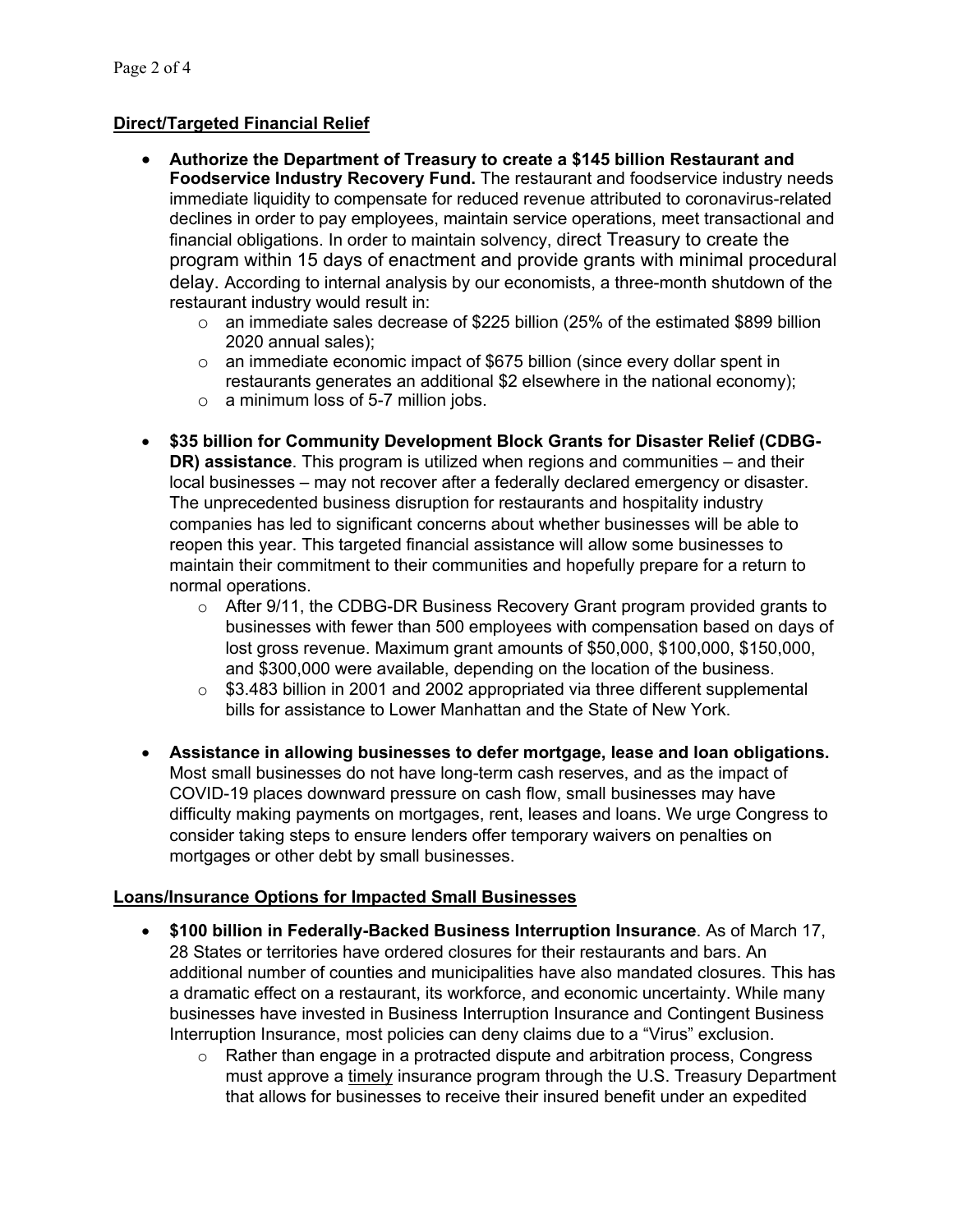time frame. As we enter a 12-to-18 month period of tremendous uncertainty in the hospitality industry, these insurance claims must be approved quickly and utilize a federal backstop similar to the program created for airlines after 9/11/2001.

- **Federal Loan Program Equal to Lost Revenue**. Create a federal loan program for a business to get a loan equal to lost revenue during an emergency three-month period, with the option for extension through 2020. The loan would receive forgiveness as long as the employer keeps its workers on the payroll without reducing their pay, including workers self-quarantining or on paid sick-leave.
	- $\circ$  Before coronavirus, the recruitment and retention of employees was the top challenge for the restaurant industry. Amid this current massive economic disruption, the industry may lose its workforce for years to come. This critical legislation would permit employees to stay on payroll, maintain employer benefits, and avoid additional long-term harm to the restaurant industry.
	- $\circ$  This legislation also keeps more Americans in the workforce rather than on public assistance – when the ongoing public health emergency subsides, Americans will be ready to get back to work.
- **\$45 billion in expanded access to effective, efficient and affordable federal and conventional loans**.
	- $\circ$  After 9/11, there was up to \$4.5 billion in SBA-backed loans for "adversely affected" small businesses. Examples of economic harm in the 9/11 program included 1) difficulty in making loan payments on existing debt; 2) difficulty in paying employees or vendors; 3) difficulty in purchasing materials, supplies, or inventory; 4) difficulty in paying rents, mortgages, or other operating expenses; and, 5) difficulty in securing financing.
	- o Given the national implications, the funding amount should demonstrate the greater loan amounts at a multiple of ten.
- **\$130 Million in Disaster Unemployment Assistance (DUA***),* which will help employees with financial benefits during interrupted employment due to closures and other emergency-related hardships. DUA benefits are payable to individuals (whose unemployment continues to be a result of the major disaster) only for weeks of unemployment in the Disaster Assistance Period (DAP).
	- o According to the U.S. Department of Labor, 3,210 eligible individuals in New York received DUA benefits totaling \$12,554,733, and 541 eligible individuals in Virginia received DUA benefits totaling \$294,847, as of August 2002.

## **Tax Measures**

• **Fix the Qualified Improvement Property (QIP) technical correction.** Congress can help the economy immediately by fixing QIP so that businesses can (a) amend their returns and receive money back that they effectively overpaid in taxes, and (b) receive the benefit of bonus depreciation, as a stimulus measure. This fix has been scored at a zero-cost to the federal government.